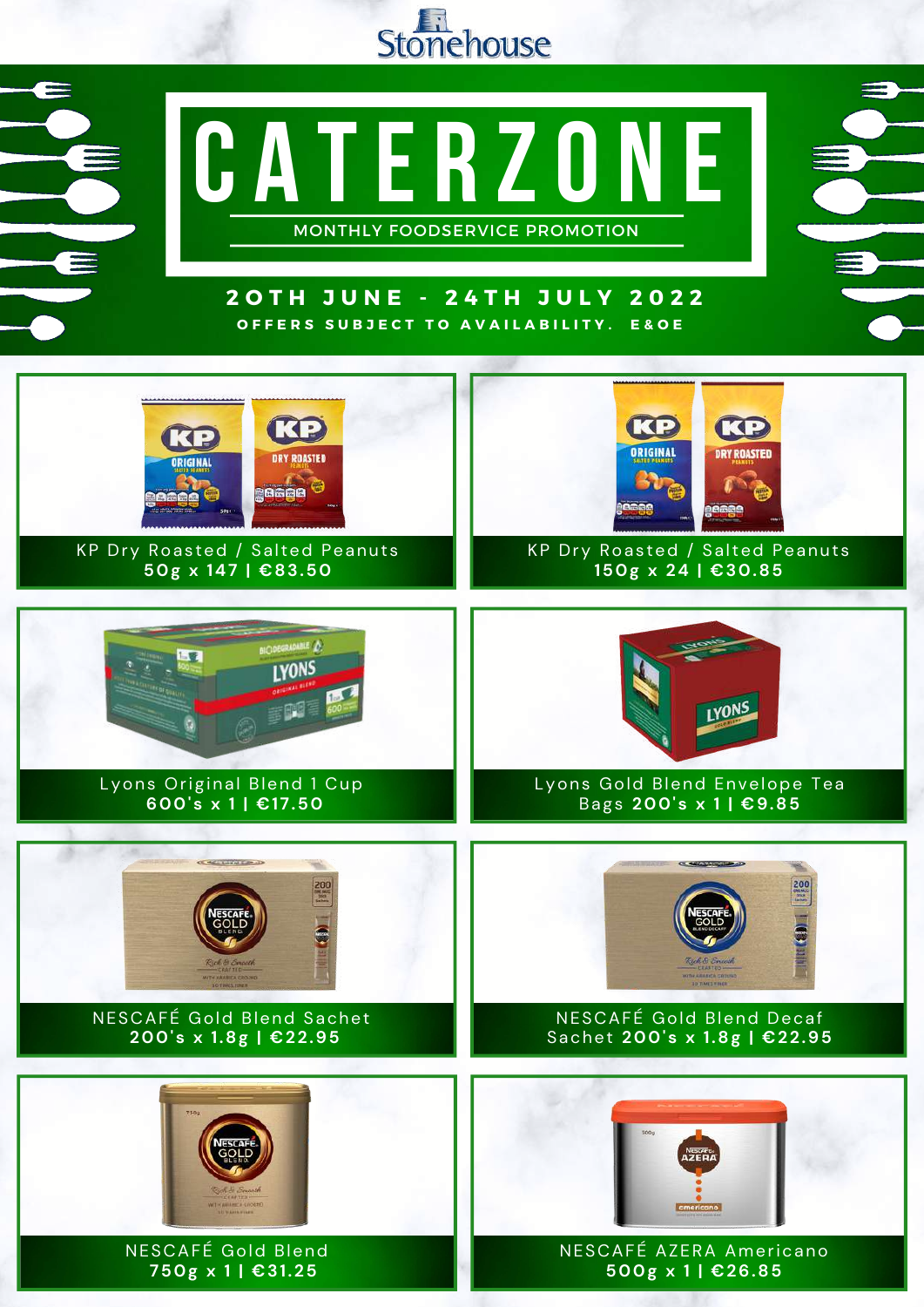

• Hel lmann' s Sachet BQQ **10ml** / Malt Vinegar **7ml x 198 | €8.90**

• Hellmann's Sachet Salad Cream / Tartar Sauce / Brown Sauce **10ml x 198 | €11.65**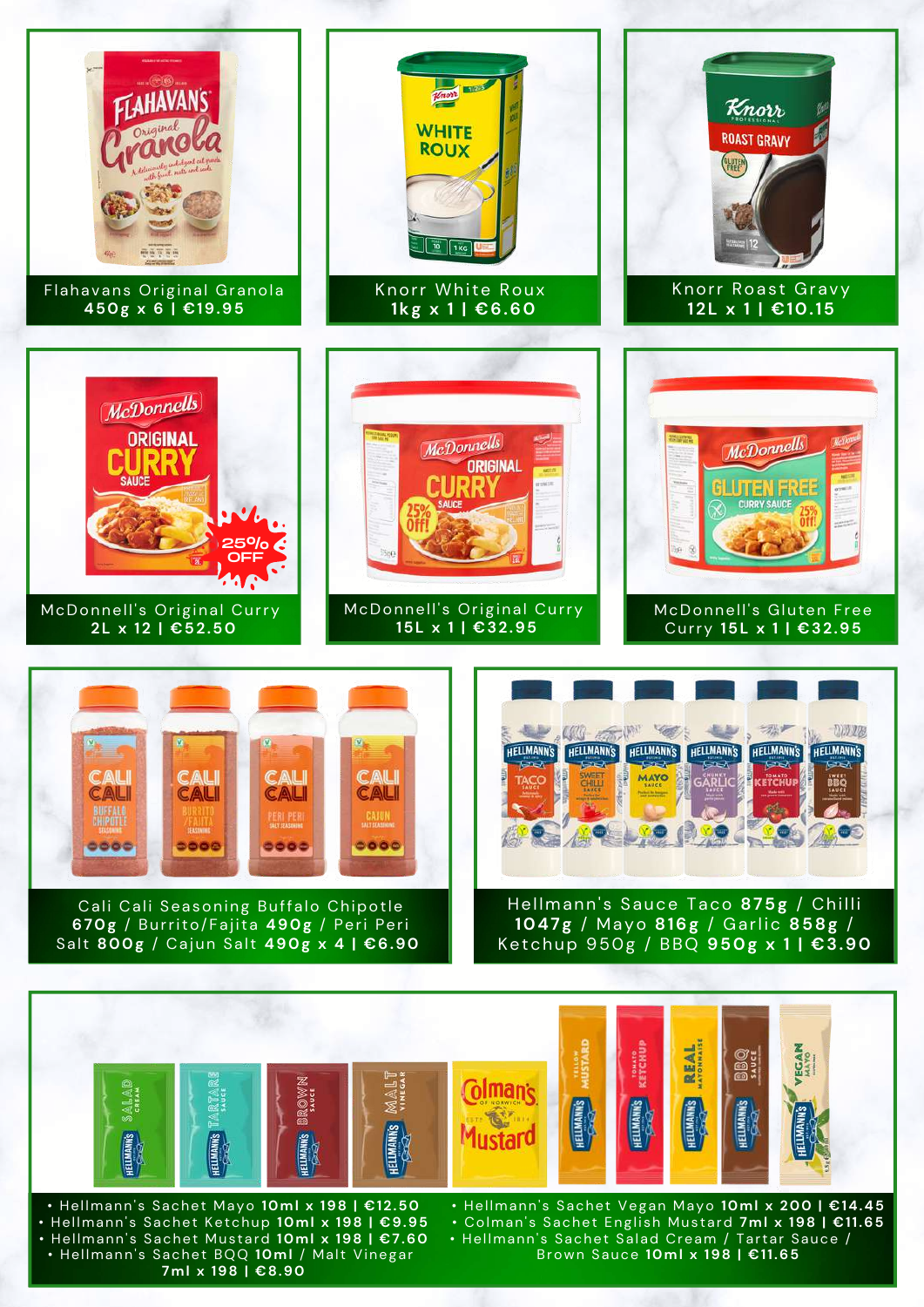

19 Crimes Sauv Block / Chard / Red Blend **750ml x 6 | €45.25**



19 Crimes Banished / Cabernet / The Deported / The Uprising **750ml x 6 | €50.75**



Blossom Hill Crisp & Fruity White / Soft & Fruity Red **75cl x 6 | €36.95**



Blossom Hill White Zinfandel **75cl x 6 | €40.50**



I HEART Sauvignon Blanc / Pinot Grigio / Cabernet Sauvignon / Merlot / Pinot Noir / Shiraz / Malbec**75cl x 6 | €38.25**



I HEART Prosecco Frizzante / Rose Fri z zante **75cl x 6 | €48.95**